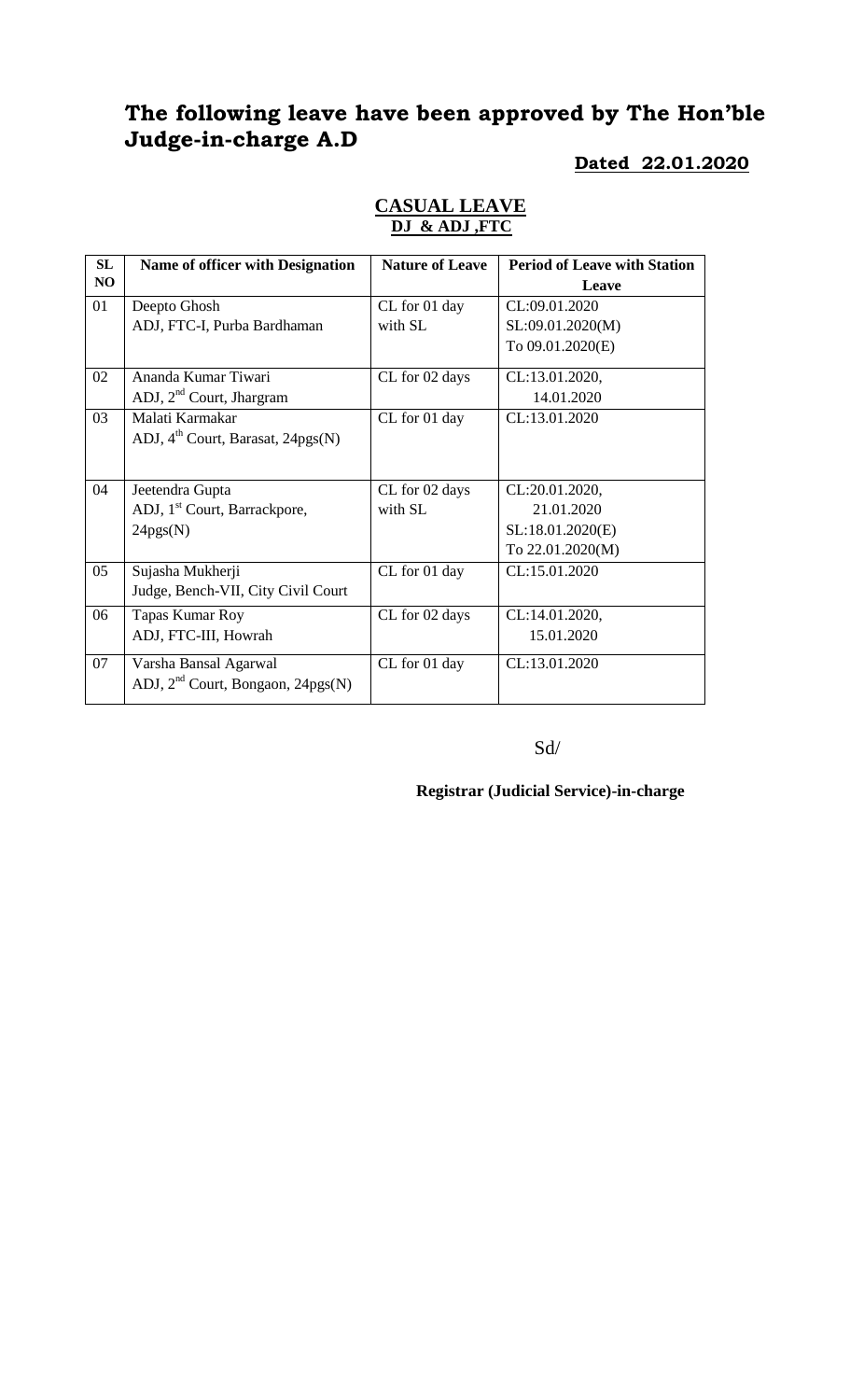# **The following leave have been approved by The Hon'ble Judge-in-charge A.D**

### **Dated 22.01.2020**

| SL | Name of officer with Designation                  | <b>Nature of</b> | <b>Period of Leave with</b> |
|----|---------------------------------------------------|------------------|-----------------------------|
| NO |                                                   | Leave            | <b>Station Leave</b>        |
| 01 | Pallab Roy Chowdhury                              | CL for 01 day    | CL:24.01.2020               |
|    | ADJ, 6 <sup>th</sup> Court, Paschim Medinipur     | with SL          | SL:22.01.2020(E)            |
|    |                                                   |                  | To 25.01.2020(E)            |
| 02 | Arun Kiran Bandyopadhyay                          | CL for 03 days   | CL:22.01.2020,              |
|    | ADJ, 2 <sup>nd</sup> Court, Barrackpore, 24pgs(N) | with SL          | 24.01.2020,                 |
|    |                                                   |                  | 27.01.2020                  |
|    |                                                   |                  | SL:21.01.2020(E)            |
|    |                                                   |                  | To 27.01.2020(N)            |
| 03 | <b>Lokesh Pathak</b>                              | CL for 01 day    | CL:24.01.2020               |
|    | ADJ, 2 <sup>nd</sup> Court, Tamluk, Purba         | with SL          | SL:22.01.2020(E)            |
|    | Medinipur                                         |                  | To 25.01.2020(E)            |
| 04 | Pushpal Satpathi                                  | CL for 01 day    | CL:24.01.2020               |
|    | ADJ, $6th$ Court, Alipore, 24pgs(S)               |                  |                             |
| 05 | Partha Pratim Chakravorty                         | CL for 01 day    | CL:24.01.2020               |
|    | ADJ, $3rd$ Court, Alipore, 24pgs(S)               | with SL          | SL:22.01.2020(E)            |
|    |                                                   |                  | To 26.01.2020(M)            |

### **CASUAL LEAVE DJ & ADJ ,FTC**

Sd/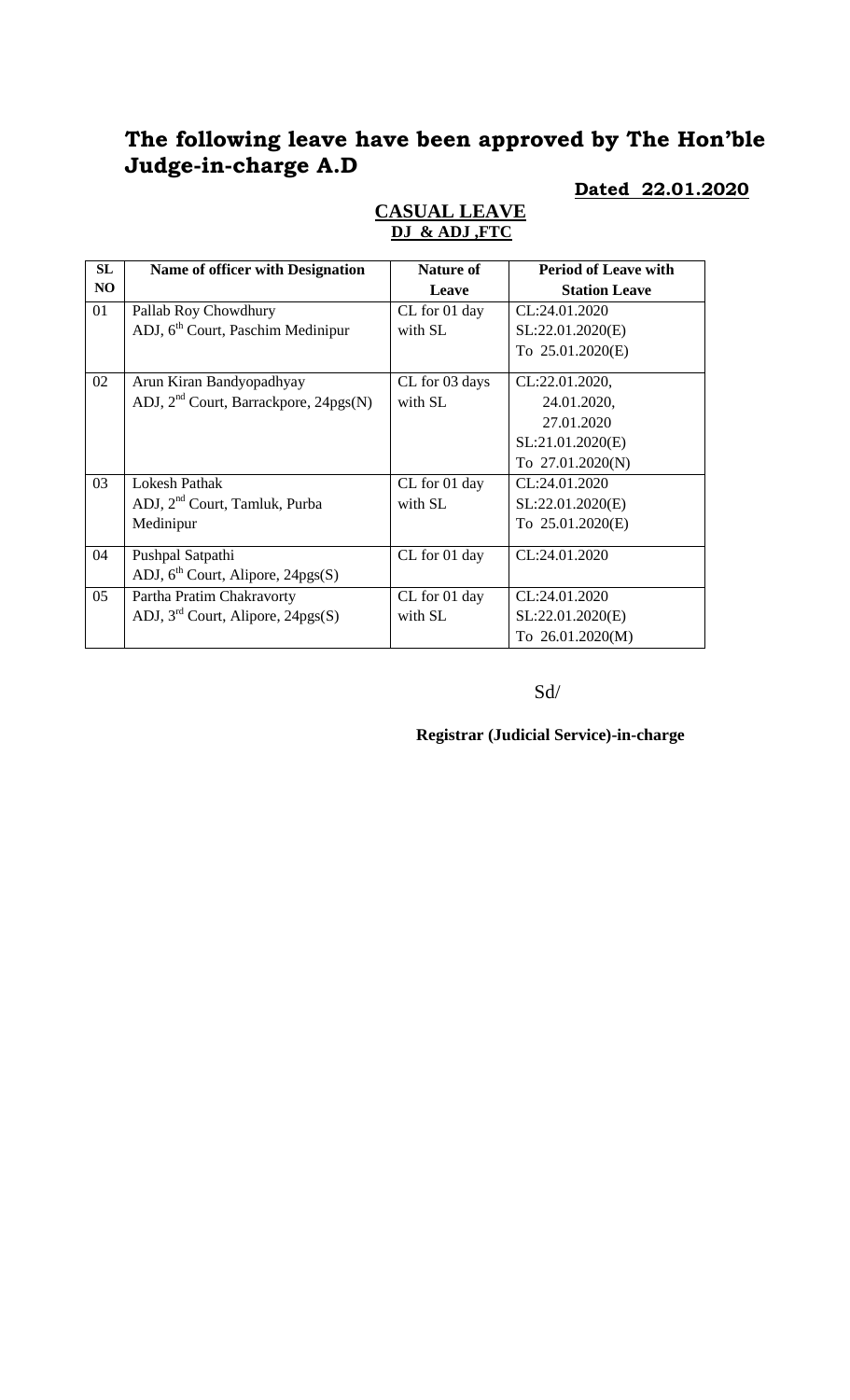## **The following leave have been approved by the Hon'ble Judge-in-Charge A.D.**

### **Dated : 22.01.2020**

## **DJ / ADJ**

| <b>SL</b><br>NO | Name of officer with<br><b>Designation</b>                                | <b>Nature of Leave</b>   | <b>Period of Leave with</b><br><b>Station Leave</b> |
|-----------------|---------------------------------------------------------------------------|--------------------------|-----------------------------------------------------|
| 01              | Sk. Mohammad Reza<br>ADJ, Gangarampur at<br>Buniadpur<br>Dakshin Dinajpur | Earned Leave for 03 days | From 10.12.2019 to<br>12.12.2019                    |
| 02              | Smt. Rupanjana Chakraborty<br>ADJ, 2 <sup>nd</sup> Court, Darjeeling      | Earned Leave for 12 days | From 02.12.2019 to<br>13.12.2019                    |
| 03              | Ms. Yogita Gaurisaria, ADJ,<br>Nabadwip, Nadia                            | Earned Leave for 14 days | From 02.01.2020 to<br>15.01.2020                    |

# **ADJ, FTC/ CJ(SD)**

| SL  | Name of officer with                                    | <b>Nature of Leave</b>       | <b>Period of Leave with</b>      |
|-----|---------------------------------------------------------|------------------------------|----------------------------------|
| NO  | <b>Designation</b>                                      |                              | <b>Station Leave</b>             |
| 04. | Smt. Arpita Ghosh<br>CJ(SD), Haldia, Purba<br>Medinipur | Earned Leave for 05<br>days. | From 06.01.2020 to<br>10.01.2020 |

### **CJ(JD)**

| SL<br>N <sub>O</sub> | Name of officer with<br><b>Designation</b>                                                                | <b>Nature of Leave</b>   | <b>Period of Leave with</b><br><b>Station Leave</b> |
|----------------------|-----------------------------------------------------------------------------------------------------------|--------------------------|-----------------------------------------------------|
| 05.                  | Smt. Saptabarna Sengupta<br>CJ(JD), Addl. Court- Cum<br>Judicial Magistrate, Ghatal,<br>Paschim Medinipur | Earned Leave for 02 days | From 17.12.2019 to<br>18.12.2019                    |
| 06.                  | Smt. Tamali Ghosh<br>Civil Judge (Jr. Div.)-cum-<br>JM, Dinhata, Coohcbehar                               | Earned Leave for 03 days | From 19.12.2019 to<br>21.12.2019                    |
| 07.                  | Smt. Sweta Srivastava<br>$CJ(JD)$ , 1 <sup>st</sup> Court, Arambagh,<br>Hooghly                           | Earned Leve for 03 days  | From 02.01.2020 to 04.01.2020                       |

### JM

| SL  | Name of officer with                                                  | <b>Nature of Leave</b>   | <b>Period of Leave with</b>      |
|-----|-----------------------------------------------------------------------|--------------------------|----------------------------------|
| NO  | <b>Designation</b>                                                    |                          | <b>Station Leave</b>             |
| 08. | Smt. Poonam Singhi<br>JM, 5 <sup>th</sup> Court, Krishnagar,<br>Nadia | Earned Leave for 05 days | From 06.01.2020 to<br>10.01.2020 |